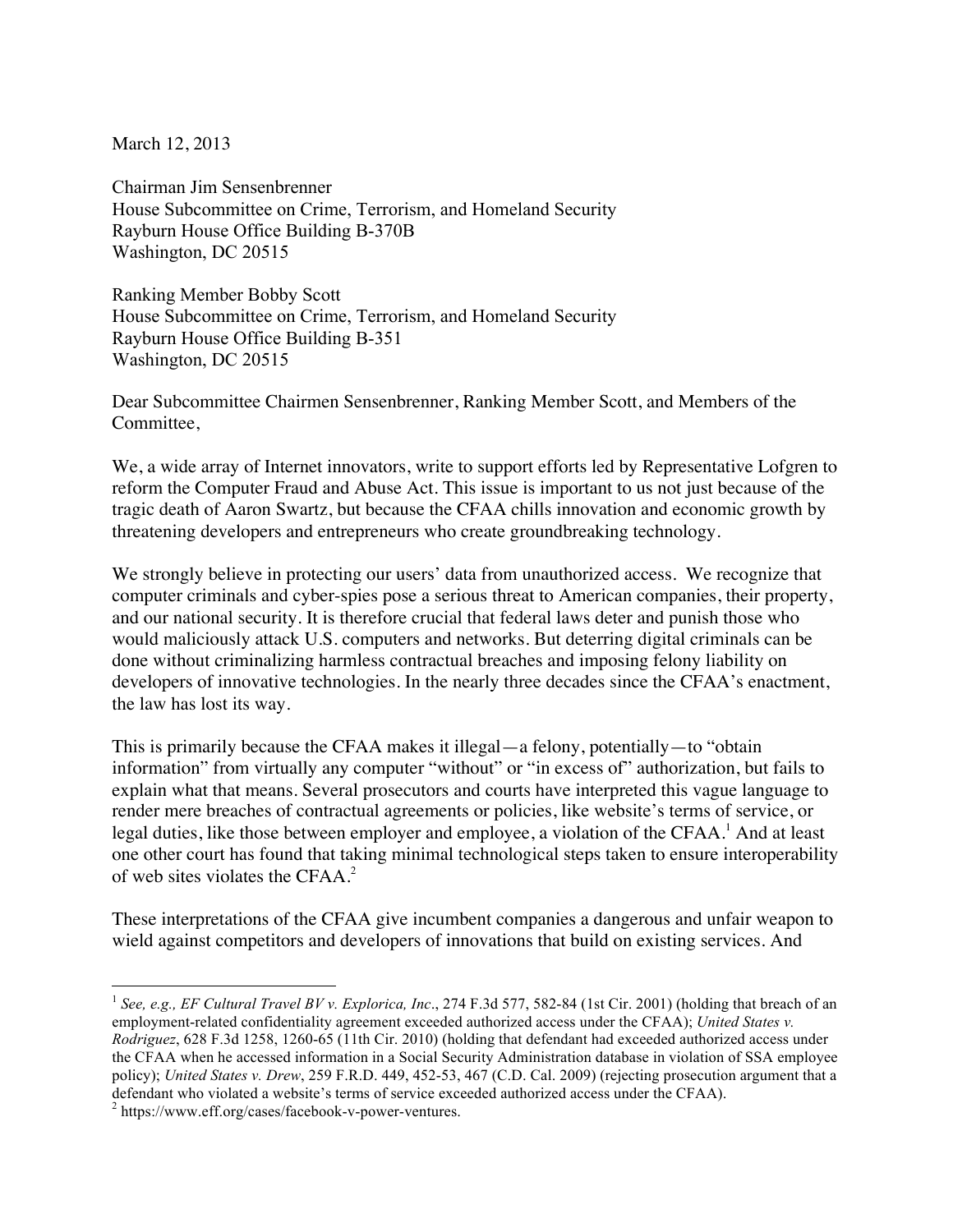because the statute contains criminal penalties as well as civil remedies, prosecutors have the discretion to bring the full weight of harsh criminal penalties against innovators, too.

Some examples of where the CFAA has been, or could be, used to thwart innovation include:

- A large social networking company sued the creators of a tool that let users view, manage, and use multiple social networks on one screen, claiming the tools violated the CFAA and a similar California computer crime law. The tool allowed users to exchange private messages with any of their social networking friends through a single interface of their choice, rather than having to separately check their messages on Gmail, Twitter, and Facebook.<sup>3</sup>
- A major website used the CFAA to sue developers of a tool that let users automatically place apartment ads from numerous classified ad websites onto a mapping website and added content such as the price range for apartments in that area.<sup>4</sup>
- The CFAA threatens tools that help mobile users automatically fill out forms and otherwise interact with websites without having to type out their information on a tiny keyboard, when a website prevents this automated access either through terms of service or technically blocking the service. This threat can especially hurt the millions of Americans who have only mobile devices yet increasingly must use the Internet to seek employment and services.

Of course, the greatest loss for consumers may be unseen: the innovations that quietly died when their creators were threatened with CFAA claims by more established competitors, or innovations that never emerged because developers or investors feared potential CFAA liability. Nothing chills ingenuity like the shadow of felony charges for tools that harm no one.

Other existing laws recognize the importance of permitting reverse-engineering and interoperability. For instance, U.S. copyright law has long considered the copying of computer code necessary to build an interoperable computer program to be fair use. This change arose out of attempts by companies like Sony and Sega to stop competitors from building interoperable games and consoles.<sup>5</sup> Similarly, the Digital Millennium Copyright Act's anti-circumvention provisions contain a specific exception that allows reverse engineering to achieve interoperability even if it circumvents a technological protection measure protecting a copyrighted work.<sup>6</sup> The DMCA is not perfect, but this exception reflects Congress's recognition that technological barriers can be misused as anticompetitive barriers to entry by incumbents threatened by innovative ideas.

Many of today's best-known innovators—from Steve Jobs and Steve Wozniak to Paul Allen and Bill Gates to Mark Zuckerberg—could have likely been prosecuted under overly broad computer

<sup>&</sup>lt;sup>3</sup> https://www.eff.org/cases/facebook-v-power-ventures. The case was civil, not criminal, but the CFAA ties the two together so that, had a prosecutor wished to do so, he could bring a criminal case for the same activity.

<sup>4</sup> http://gigaom.com/2012/07/24/craigslist-sues-competitor-padmapper-over-listings/ <sup>5</sup> *See Sega Enterprises Ltd. v. Accolade, Inc*., 977 F.2d 1510 (9th Cir. 1992). <sup>6</sup> 17 U.S.C. § 1201(f).